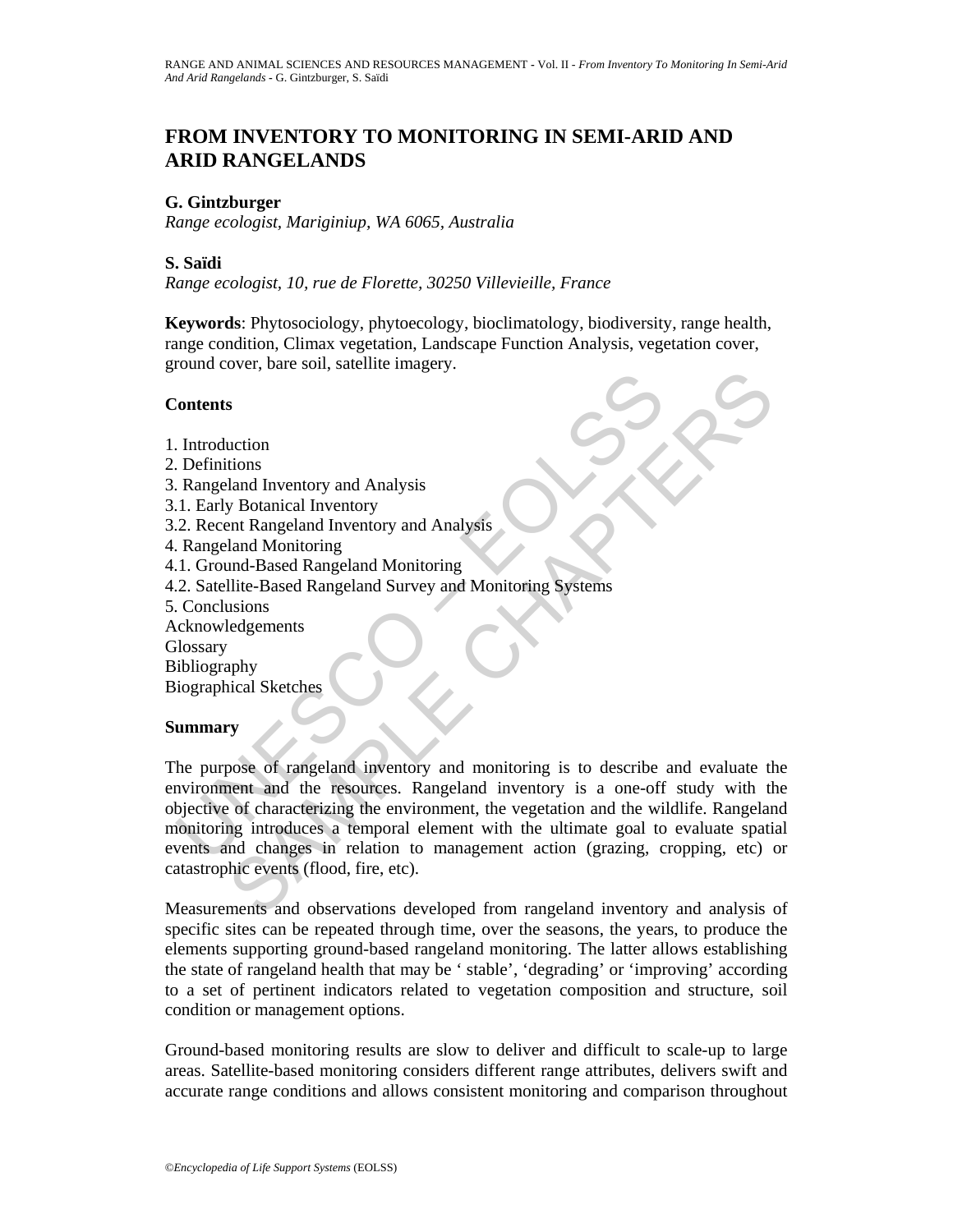large regions over long period of time. Historical development of principles and methods for range inventory and monitoring in different parts of the world, their past and current use, from the most simple field observations and techniques supported or not with statistical analysis to current sophisticated satellite imagery processing are reviewed with their advantages and limitations. Yet, the most refined up-to-date range inventory or monitoring methods can only supported by accurate and timely field surveys based upon sound ecological basis performed by expert range specialists and managers.

### **1. Introduction**

The arid and semi-arid rangelands of the world are the lands between cropping zones and the deserts. They are too rocky, often have shallow soils, expand under harsh climatic environment, and are too far away from any community centers to be used permanently by settled farmers. These rangelands contribute to the living of the poorest having free access to forage, firewood and wildlife. These populations practice a shifting and transhumant agriculture and mostly livestock industry in a continuous attempt to reduce the risk from climatic and soil hazards especially on the Mediterranean rangelands, between the true desert below the 100-125 mm Mean Annual Rainfall (MAR) isohyets and the agricultural areas where cereal production prevails in the 200- 400 MAR. Most Mediterranean rangelands are under extreme population pressure and facing desertification unless proper management measures are developed in a large regional context.

nd the deserts. They are too rocky, often have shallow soils, expluratic environment, and are too far away from any community cerremanently by settled farmers. These rangelands contribute to the living free access to forag deserts. They are too rocky, often have shallow soils, expand under hars<br>environment, and are too far away from any community centers to be used<br>entyly by settled farmers. These rangelands contribute to the living of the p Rangelands encompass a large portion of West Asia and North Africa (WANA), i.e. 270 million ha of the 400-100 mm MAR Mediterranean zones. In the ex-soviet republics of Middle Asia, the cold and dry rangelands cover immense areas of steppe country (some 600 M ha) totally devoted to livestock industries. In China, the Northern cold arid and semi-arid grassland and rangeland cover at least 225 M ha among which 80% are degraded. In the US, the grazing land covers 480 M ha under various types of management from pastoral and forestry industries to eco-tourism, hunting and fishing with much lower level of human pressure than in other parts of the world. In Australia, the pastoral industry dominates most of the 900 M ha rangelands though mining industries are catching up fast with a definite impact on shaping the future Australian rangeland development and communities.

Rangelands are usually not autonomous production zones; they are linked through livestock management to the arable and farming lands as both provide seasonal grazing (See Chapter Range and Animal Sciences and Resources Management). Reports from the mid-1950s indicate that 60-80 % of the small ruminant's diet would emanate from rangelands; half a century later, it is plunging to less than 10 % in most of the countries of WANA (West Asia North Africa) where rangelands are already in poor conditions, rocketing external feed supply and grain imports. Poor agricultural policies, conflicting land tenure issues, food, feed and fuel subsidies, obsolete marketing and banking systems appear to unintentionally generate incentives for destructive practices on rangeland worsening agricultural production of semi-arid and arid zones. Ensuing desertification has a clear bearing not only on nomads' life but also may have global repercussions for the future of mankind at the global scale. Soil surface albedo and regional climate are being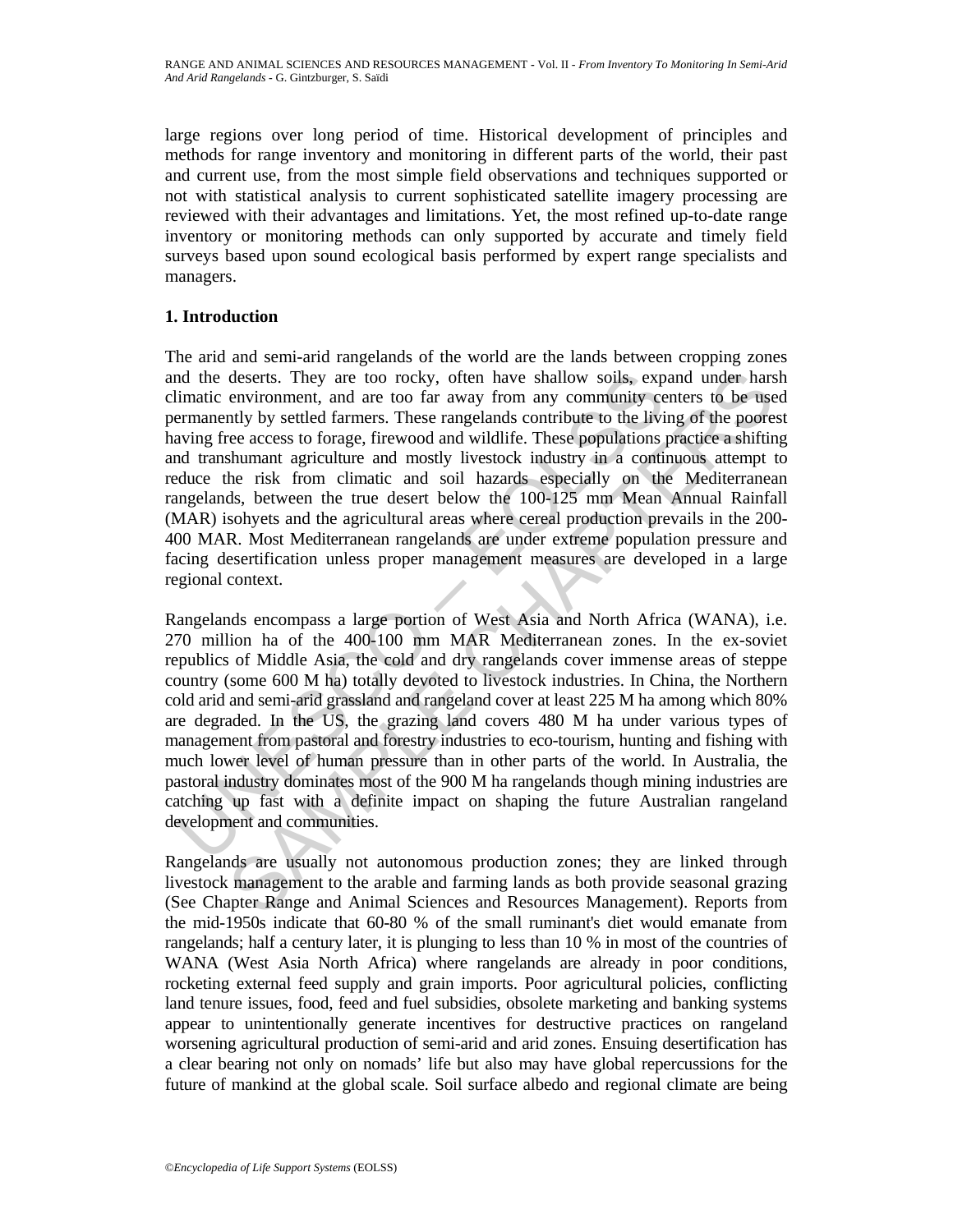altered, reducing convective rainfall and increasing the occurrence of local droughts. Governments and international agencies working on rangelands rarely take into account these vegetation changes on extremely large areas though this is tackled by Australian and North American research agencies.

From time immemorial, users, developers and managers of natural resources had to have a fair understanding of their environment to make the best use of it. Be it primitive hunters, roaming nomads, or settled farmers, all of them had to know their climate, territory limits, soils, water resources, wildlife and vegetation, and also the support, constraints or antagonism they may expect from neighbors when they want to use the resources available on the land. Conquerors', explorers' and travelers' accounts from all races and cultural background added their contribution to new regions visited and what could be found there along with local agricultural practices and traditions.

by the found there along with local agricultural practices and tradition<br>the advent of writing and printing accelerated this trend with know<br>available to larger audience of new colonizers that were going to<br>tending their c found there along with local agricultural practices and traditions.<br>
ent of writing and printing accelerated this trend with knowledge becomin<br>
to larger audience of new colonizers that were going to make use of it<br>
to lar The advent of writing and printing accelerated this trend with knowledge becoming available to larger audience of new colonizers that were going to make use of it, extending their control over territories with untapped resources for ever-expanding population. These stimulated the early land inventories. Later, the heavy demand and degradation occurring on the rangelands of the world and especially in the Mediterranean regions made it necessary to initially develop inventory and later monitoring methods to better manage the scanty and sometimes fragile resources available.

## **2. Definitions**

**Rangeland inventory and analysis** is to characterize the environment and provide potential users with a one-off study of the vegetation and condition with methodologies that can be repeated at a set of places and at a set date. It may start with simple listing of living material found on a site and evolve to more a complex approach integrating:

- qualitative attributes (i.e. vegetation typology) in relation to climate, soil and human and animal impact,
- quantitative or semi-quantitative attributes (i.e. vegetation density, % cover, biomass, soil and water erosion conditions, vegetation condition, grazing level or human-made impacts or natural events).

The ultimate aim of range inventory is to classify and compare rangelands types and evaluate their actual condition.

**Rangeland monitoring** consists in repeating, over time, rangeland observations on the same site of a properly identified range vegetation type to capture qualitative and quantitative changes, succession and range trend attributes selected to meet the objectives of the program. The aim of range monitoring is to provide range users with early warning tools to act on unwanted or confirmed range and land alterations.

This article deals mostly with rangeland vegetation from arid and semi-arid environments with most examples extracted from the Mediterranean regions of the world.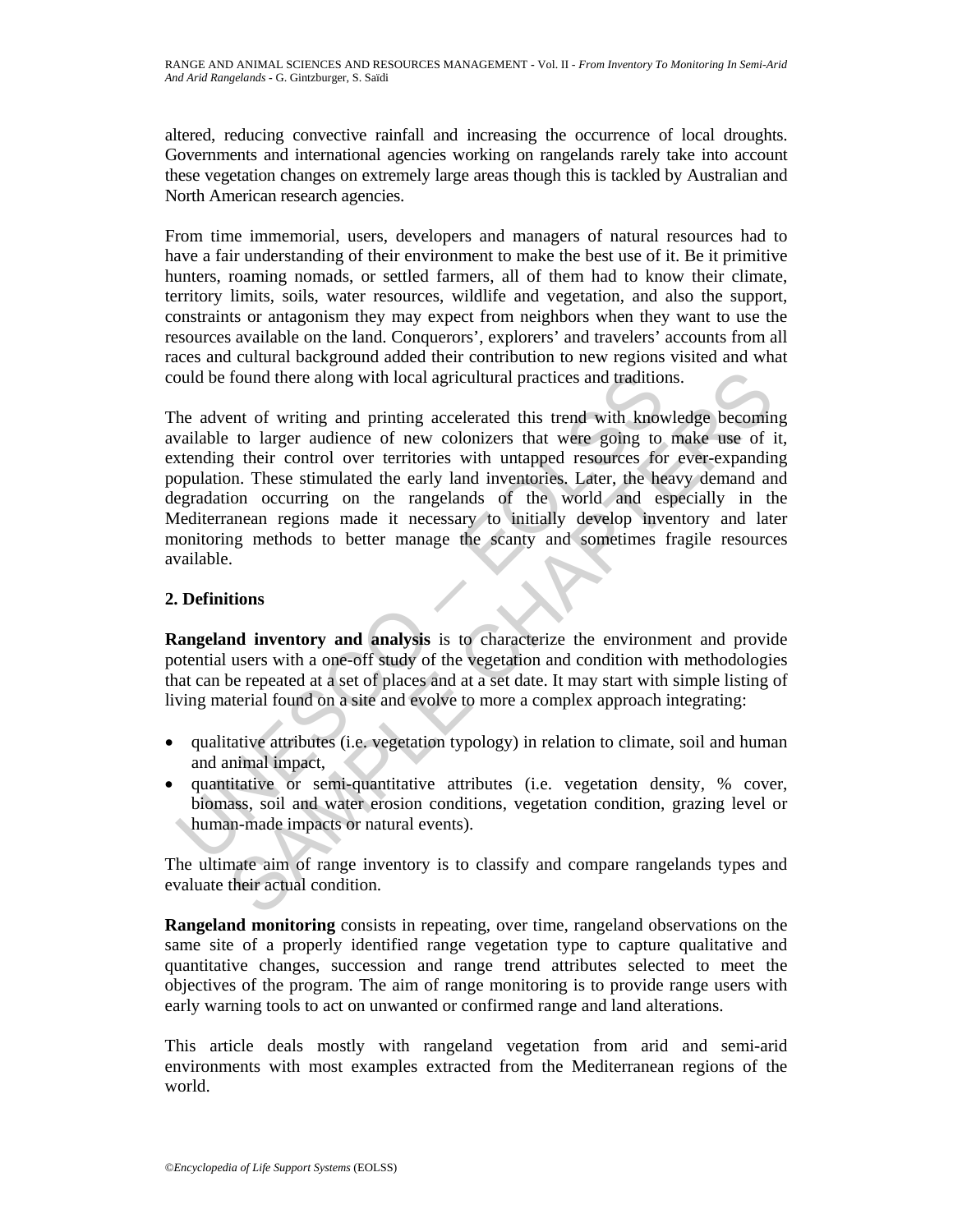#### **3. Rangeland Inventory and Analysis**

#### **3.1. Early Botanical Inventory**

ien sailed again to Al Luhhaya (Yemen) to explore the inland from locha from Docha arom December 1762 to June 1763. He collected 693 identified form in the also recorded information of Demonstration of Yemen. He also reco ed again to Al Luhhaya (Yemen) to explore the inland from Hodeida down tom Drecomber 1762 to June 1763. He collected 693 identified specimens alon unknown plants from Yemen. He also recorded information on climation, agric Arid land records started with long-forgotten travelers and botanists describing landscape and agriculture, or collecting plants mostly for medicinal reasons. Chinese, Arab, Persian, Greek, Roman, European travelers and many unknown others contributed their part to geographic and botanical records. From available written account about arid Mediterranean rangelands, Petrus Forskål's travel report during the 18<sup>th</sup> century remains a reference. He traveled to and explored Egypt and the western coast of "*Arabia felicis*" – Yemen sailing from Marseilles to Malta – Constantinople – the Dardanelles – the Rhodes Island. He landed in Egypt – walked to the Red Sea and then sailed again to Al Luhhaya (Yemen) to explore the inland from Hodeida down to Mocha from December 1762 to June 1763. He collected 693 identified specimens along with 55 unknown plants from Yemen. He also recorded information on climate, geology, soil, agriculture and use of the local plants with, whenever possible, their local names in Latin, Arabic, Hebrew or Greek. To better characterize the environment described in his "*Idea Geographico-Physica*", he would use "*Aqua forti*" (i.e. chlorydric acid) to identify limestone and locate iron ore, Agate and Onyx sites. He would characterize soil type in a simple way (gyps, marl, schist, flint, etc) and describe the soil color, the apparent fertility and the presence of humus; he would record the daily temperature at 7 am, 1 pm and at 10 pm in degree Réaumur and degree Fahrenheit. He gave a simple description of the main vegetation types, i.e. coastal plants, pasture plants, cereals, forest, garden and developed lengthy notes about Yemeni coffee. Forskål is certainly one of the first botanist-ecologist who produced and published a range survey along guidelines that were logically adhered since.

### **3.2. Recent Rangeland Inventory and Analysis**

Far later, during the  $19<sup>th</sup>$  and the  $20<sup>th</sup>$  century, many followed his pace with the study of vegetation, pasture and rangeland. This new science evolved from a strict ecological point of view to understanding and explaining how the vegetation is organized in relation to the environment. For years, arguments flared over the concept of finite "plant associations" or "vegetation continuum". It was soon recognized that "plants associations" where quite distinct and the "vegetation continuum" concept abandoned. Beside pure science and curiosity, under pressing demands from governments, scientists launched explorations of marginal lands and especially rangelands to locate new agricultural lands for expanding populations; with similar objectives being pursued from the Western to the Soviet world. All started with the tedious task of listing and identifying plant material collected on sites. It evolved into more sophisticated survey procedures that are explicitly listed and detailed here below. These are the standard phases and steps that are necessary when proceeding to range inventories and analysis from a region. It requires a balance and complementary approach of office and field work.

### **3.2.1. Office Preparation**

While the following is not specific to rangeland analysis, one has to start with: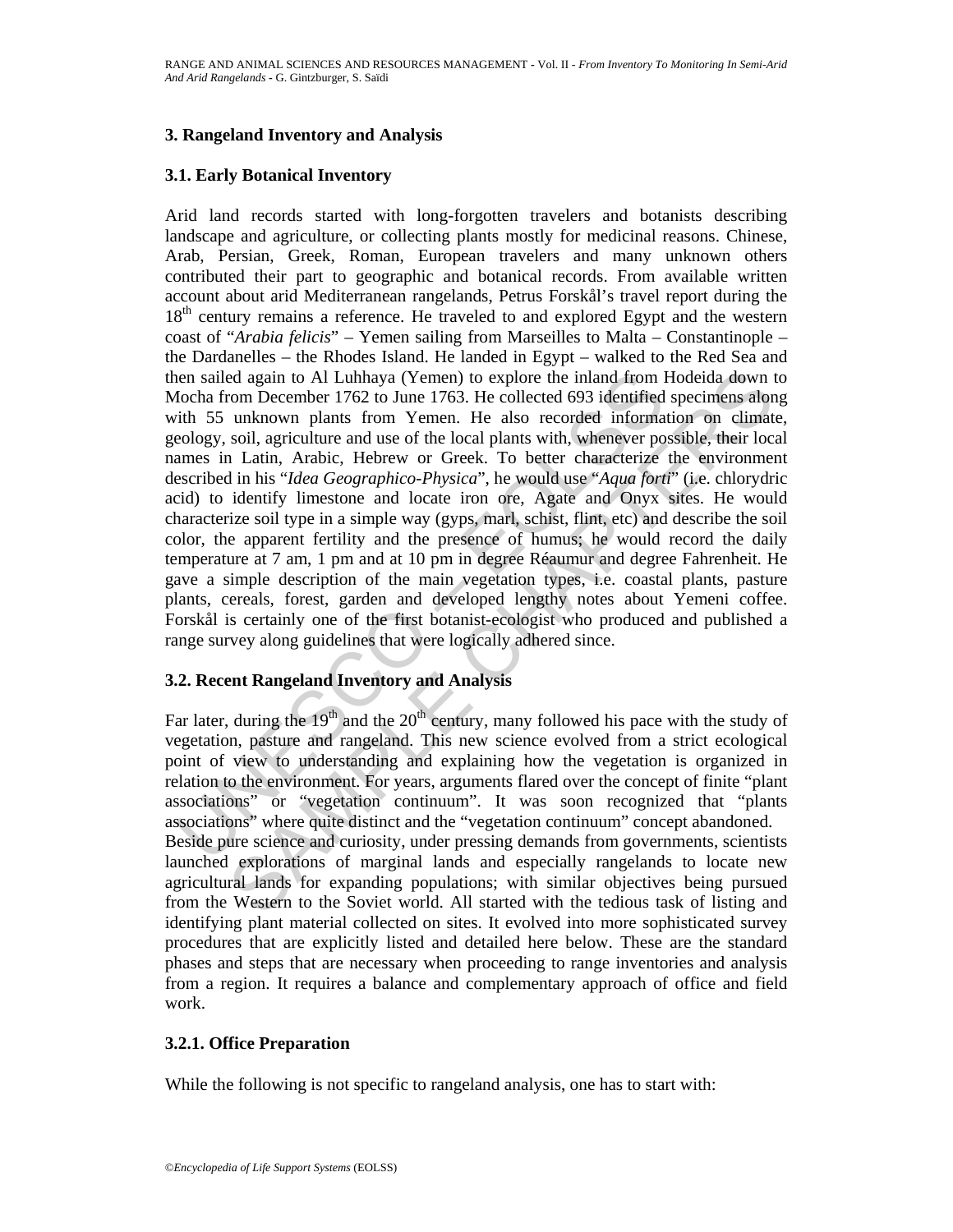- **Geographic overview**: The first task is to properly delineate the region of study and identify homogeneous areas and landscapes from a general geographicgeomorphologic point of view, i.e. the relief, the plains, the drainage lines, etc.
- **Topographic maps**: An appropriate scale used according to the region surveyed and the end use of the project. The current availability of GPS (Global Positioning System) with tracking capabilities may often replace difficult-to-obtain topographic maps from remote areas and countries.
- **Climate**: Long term data from official weather stations are often available from the national or local meteorological services. These have to be checked for discrepancies or dubious weather pattern often due to changes in operator, equipment location and specifications, data recording system, etc.

The most important parameters are:

- Precipitation (rain or snow quantity, seasonal distribution, inter-annual and intraannual variability)
- The most important parameters are:<br>
Precipitation (rain or snow quantity, seasonal distribution, inter-annual variability)<br>
Air temperature (mean monthly daily minimum, mean monthly absolute<br>
number of frost days). Soil te is timportant parameters are:<br>
interval parameters are:<br>
intation (rain or snow quantity, seasonal distribution, inter-annual and intra<br>
interval and variability)<br>
interval and variability)<br>
interval and monthly daily mini • Air temperature (mean monthly daily minimum, mean monthly daily maximum, mean monthly daily absolute minimum, mean monthly absolute daily maximum, number of frost days). Soil temperatures data may be useful too but is seldom employed.
- Other parameters such as seasonal wind direction and type, solar radiation, evapotranspiration may be useful, but difficult to integrate into simple range analysis.

All these parameters can then be used to compare aridity between regions using a bioclimatic classification and help us understand the seasonal growth patterns of the native vegetation.

- **Geology**: Knowledge and location of parent rocks are identified from geological maps and field trips. This is paramount when characterizing soil types.
- **Soils**: Information about the soil types and physico-chemical characteristics may be available from the literature or collected during field study.
- **Native vegetation**: Prior to field work, it is necessary to consult the herbaria and derive a listing of native vegetation genera and species, and any vegetation maps that may be available.
- **Land use**: Information about past and current land use i.e. settlements location, active agricultural systems, cropping and grazing history, grazing territories by local communities, water points (seasonal availability, quality, quantity), flocks migration routes, wildlife population, will help understanding vegetation types in the surveyed area.

It is advisable to have all this information available in digital/electronic form and maps and organized them in separate GIS layers that can be displayed on a laptop computer for field work in connection with GPS.

• **Maps, aerial photos, satellite imagery support**: early surveyors would use topographic maps during field explorations. The availability of aerial photos post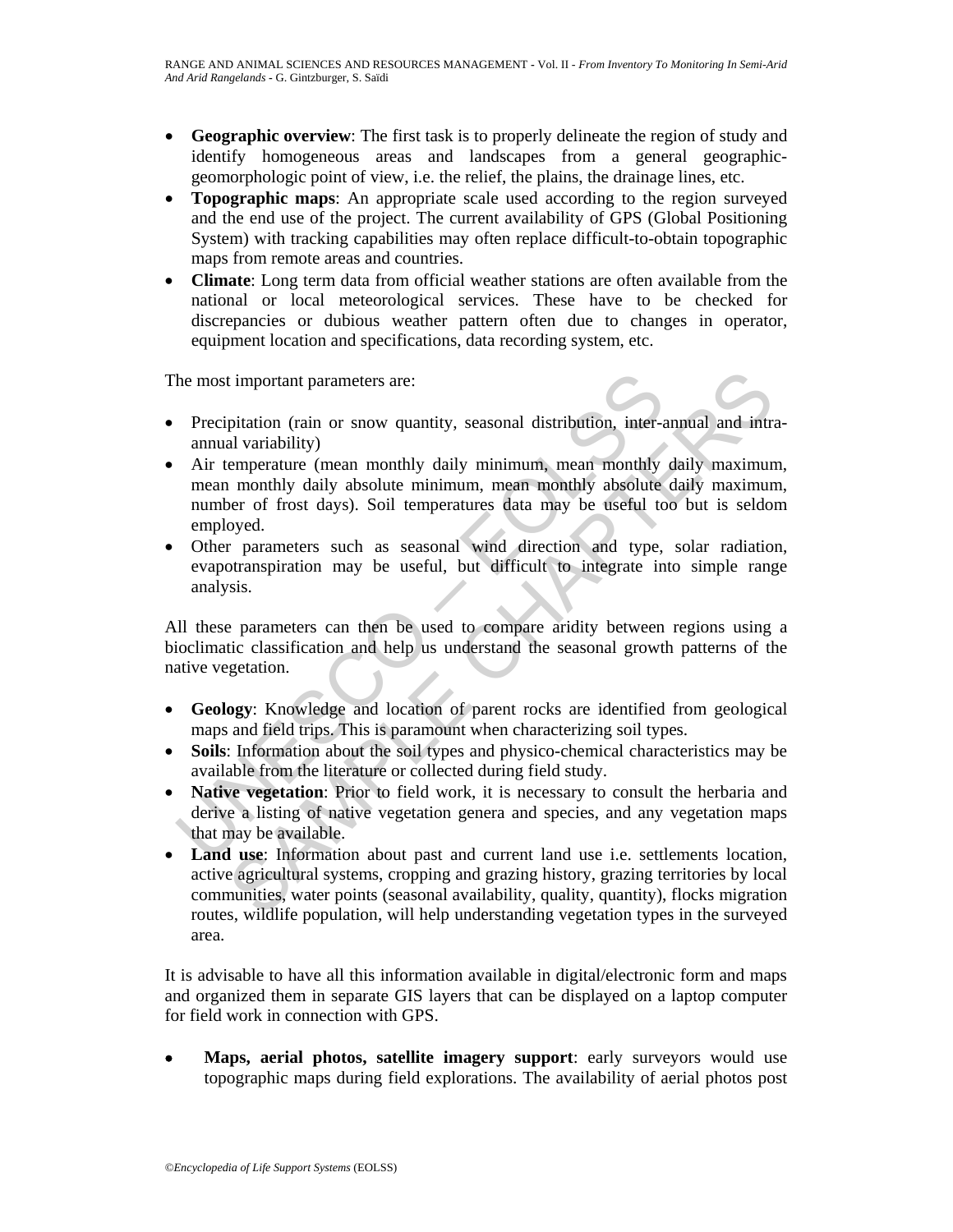geometric distortion, soil albedo, vegetation reflectance, espect<br>semi-arid environment where vegetation cover is poor (usually<br>This taken into consideration, Satellite imagery (after astute and<br>is now frequently used for metric distortion, soil albedo, vegetation reflectance, especially in arid an<br>in-ind environment where vegetation cover is poor (usually below 20-25%<br>is taken into consideration. Statellite imagery (after astue and careful WWII at different scales simplified field work allowing an eagle's view of large part of the region to identify and compare of similar landforms – vegetation types. This assumes that accurate photo-interpretation is jointly performed in a collaborative and iterative effort between office work and field explorations by photo-interpreters and range surveyors. Since the mid 1970, satellite imagery (small scale-low resolution to large scale-high resolution), software and computer technology has become increasingly and cheaply available. Present users of satellite imagery should however always remember that computer-generated satellite images are only interpretation, transposition, representation and "coloring" of physical signals collected by air-borne sensors. Complex computer statistical processing is always necessary to correct and obtain truthful presentation of range images due to atmospheric alterations (cloud, dust), shading, geometric distortion, soil albedo, vegetation reflectance, especially in arid and semi-arid environment where vegetation cover is poor (usually below 20-25%). This taken into consideration, Satellite imagery (after astute and careful analysis) is now frequently used for rangeland and vegetation surveys and mostly for monitoring purpose. The frequency and variety of satellite specification and flight paths now allows access to "viewing" any part of the world at nearly any season, and year after year. Carefully chosen and processed satellite imagery permits us to produce pre-processed electronic maps figuring tentative boundaries of native vegetation, land forms, farm land, fruit trees plantation, forestry, irrigated areas, free water, building, roads, etc, in 2 or 3 dimensions (Digital Elevation Model). These preliminary electronic maps can be used to annotate the position of key landmarks, limits in vegetation type changes, main landscape features, etc to be confirmed during field work.

Once this information is gathered and what is missing is determined, one may start the detailed field work.

### **3.2.2. Field Work - Preliminary Field Reconnaissance / Exploration**

Basically, the range analysis typically aims at answering four major questions:

- a) What is on the range and in what condition it is (qualifying)?
- b) Where is it located (location)?
- c) How much is available in terms of acreage and feed (quantifying)?
- d) When is it available (seasonality)?

All these information are then synthesized on thematic maps at an appropriate scale.

#### **3.2.2.1. Preliminary Field Reconnaissance and Exploration**

Preliminary field reconnaissance and exploration are necessary to identify the physiognomy of the different vegetation types, the soil types and the current land use, and develop contact with the local communities. During these explorations, all useful information is collected with the exact coordinates are fixed using whenever possible a GPS and combined with geographical, topographic, climatic and previously collected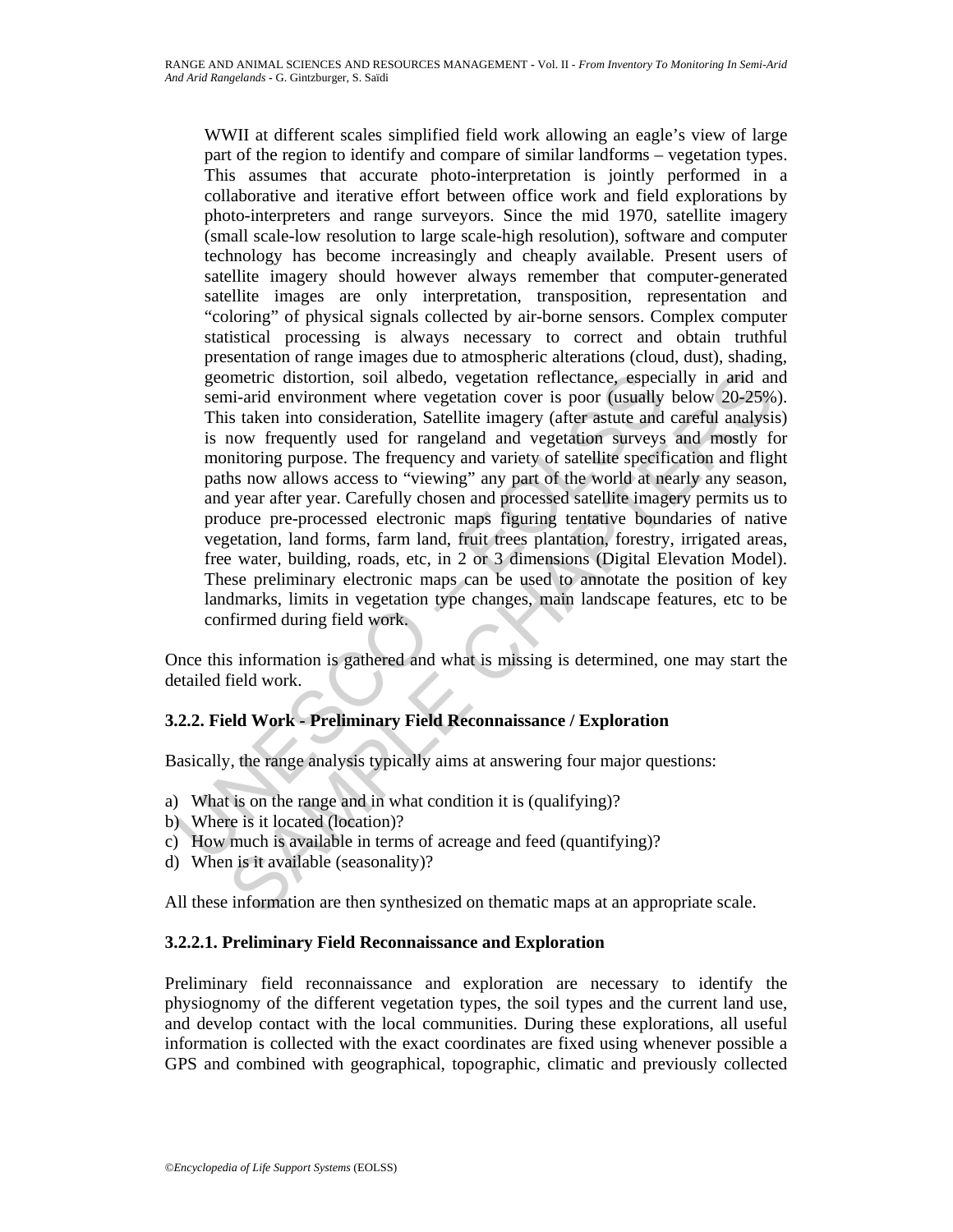data from past literature on the region studied. Other data can be collected and GPSlocated to optimize the field work in terms of time and finance.

A list of useful data is presented here below. It is not exhaustive and must be adapted to the end-use of the rangeland survey:

- 1. Physiognomic vegetation types (based on reconnaissance). This is further complemented by proper site description and floristic surveys on each homogeneous ecological zone or land units or each and every physiognomic vegetation type identified.
- 2. Location of local communities and administrations controlling the region with limit of their jurisdiction.
- 3. Cropping, fruit trees, forestry zones (this can be checked on recent aerial photos or satellite imagery),
- 4. Livestock (type of animals, seasonal numbers on the rangeland (from census or from community surveys), usual location on the range, indicative stocking rates (from livestock owners),
- 5. Location or boundaries of available facilities in the area
	- **Isolated dwellings, villages, public service, tourist sites,**
	- **Main roads and tracks**
- Cropping, fruit trees, forestry zones (this can be checked on recent<br>
staellite imagery),<br>
Livestock (type of animals, seasonal numbers on the rangeland (from<br>
community surveys), usual location on the range, indicative st ping, fruit trees, forestry zones (this can be checked on recent aerial photos cite<br>
citoc imagery),<br>
dictionagery),<br>
discoted (type of animals, scasonal numbers on the rangeland (from census or from<br>
munity surveys), usua Water resources (springs, wells, cisterns, lakes, permanent or temporary ponds, road water catchments, water delivery systems, wind mill, water trough, water trucking delivery site) with information on the water quality and quantity seasonally accessible to livestock and population.
	- Grazing territories limits with indication of the current or occasional users, grazing rights and seasons of use,
	- Migration corridors, migration routes and period of utilization
	- Fences, exclosures, prohibited areas (civil or military conflicts, mine fields, etc)
	- Protected zones, National parks,
	- Wildlife spotted (name, number, population structure e.g. age distribution)
	- Special landscape features (outstanding tree, monument, ruins)
- 6. Current problems identified (Rangeland access, conflict for land or water between farmers and livestock owners, firewood collection sites, potential or current war zones, diseases prone areas, invasive epidemic, water or wind erosion, impact of livestock on wildlife, or vice-versa, etc)

The intricate combination of all this information would have a definite impact on the shaping and evolution of the native vegetation and will be useful when analyzing and monitoring the rangeland vegetation. It helps to stratify the future detailed vegetation and soil surveys that must be located within homogenous units in the region. The ecologist's accumulated field experience, judgment and talent is often sufficient to identify the most common and particular vegetation types/landscape.

Nowadays with the availability of sophisticated computer software using GIS with different layers containing the appropriate parameters, it is possible to identify and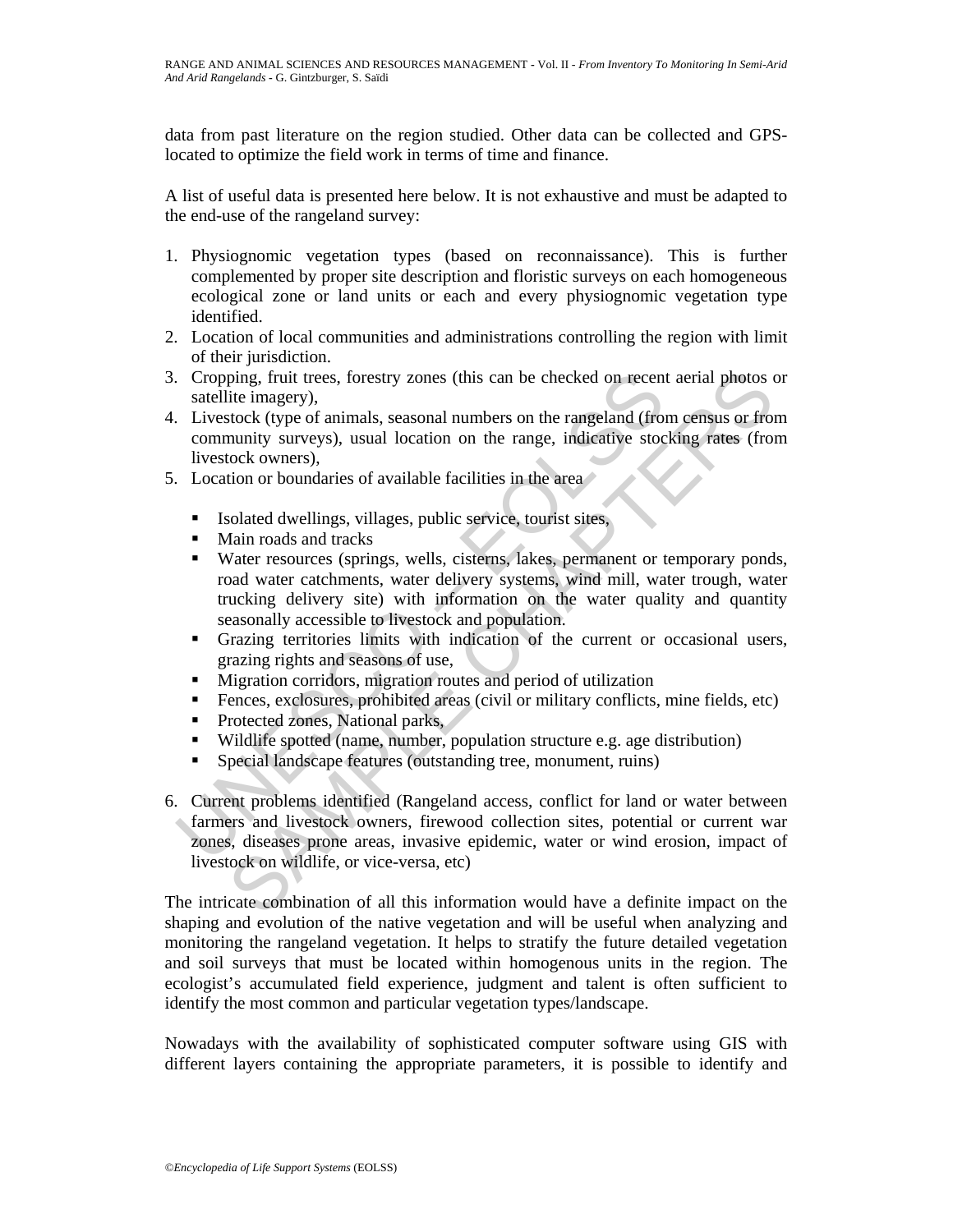locate the ecologically homogeneous area to be field surveyed in detail to better characterize them.

#### **3.2.2.2. Field Vegetation Survey – Ecological Survey**

This aims at qualifying precisely the main vegetation types with their relationship with the environments (climate, soils, human or animal impact).

Follow and indicate a change of vegetation types on a site that appomage<br>nonogeneous may indicate a change in land use (past cropping, overgration<br>change etc). Logistical reasons (mountains, conflict areas, etc) and<br>the m pped site). Changes of vegetation types on a site that appears ecologicall<br>concous may indicate a change in land use (past cropping, overgrazing due to hige<br>ceto. Logistical reasons (mountains, conflict areas, etc) and tim *The surveyed sites (or "station")* are carefully chosen in homogeneous ecological zones defines with preliminary office studies and preliminary scouting. It is now more often complemented and prepared with GIS support. Stations are often coupled when different types of vegetation occur on homogeneous area (same climate, same soil type) but sustaining different land uses or agricultural systems (example of rangeland adjacent to a cropped site). Changes of vegetation types on a site that appears ecologically homogeneous may indicate a change in land use (past cropping, overgrazing due to high stocking, etc). Logistical reasons (mountains, conflict areas, etc) and time available for surveys may impose a priority in choosing sites, starting with the most representatives (largest areas) to smaller sites that appears not having a impact on future management or rehabilitation actions. It may be useful to locate reference sites (seldom found in the old Mediterranean world) that are still in pristine conditions and displaying undisturbed vegetation (cemetery, protected zones, national or regional parks, etc). It often shows signs of plants that may have disappeared from near-by degraded stations and could be used later for rehabilitation operations.

The vegetation analysis combines two parts:

- *The vegetation composition and organization*; it refers to a floristic listing of the plants present on site and their organization in vegetation association or community; it allows comparison between vegetation associations from different sites and their classification to reach a synthetic view of their relationship.
- *The vegetation structure* relates to plant architecture and spatial arrangement. It results from intra- and inter-specific competition (positive or negative) within the vegetation association to maximize available resources (light, water, and nutrient). It is often used to straightforwardly and visually characterize a vegetation type by its physiognomy.

TO ACCESS ALL THE **37 PAGES** OF THIS CHAPTER, Vis[it: http://www.eolss.net/Eolss-sampleAllChapter.aspx](https://www.eolss.net/ebooklib/sc_cart.aspx?File=E5-35-23)

#### **Bibliography**

- - -

Many references were consulted in the compilation of this report. A selection is presented below. A full list is obtainable from Dr G. Gintzburger corresponding author at badiaconsultin(at)gmail.com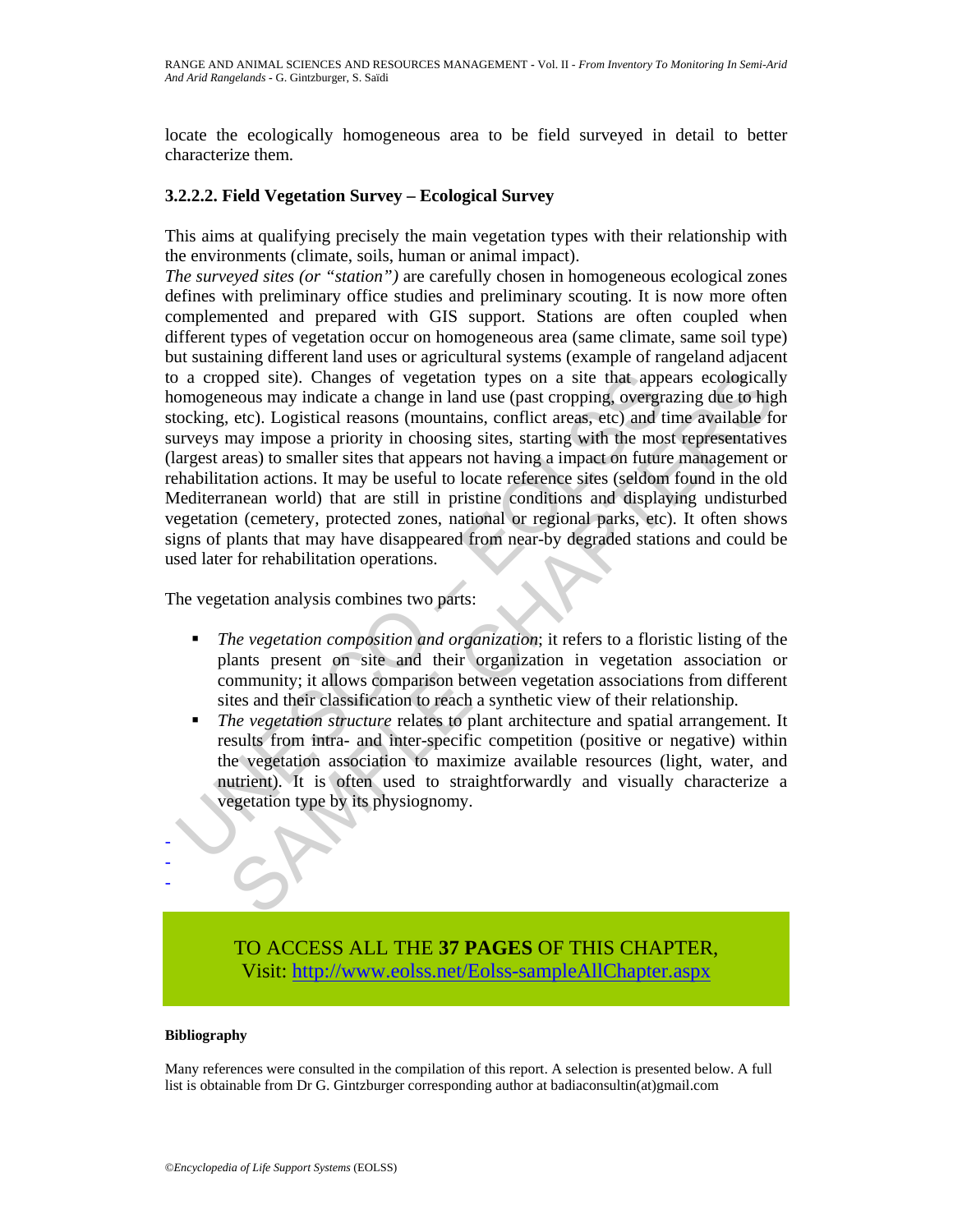1. Anon., (2008), *Monitoring the Rangelands*, http://www.anra.gov.au/topics/rangelands/monitoring/ index.html (accessed 24 May 2008). [The most comprehensive website on rangeland monitoring activities and operations in Australia]

2. Bastin, G.N., G. Pickup, V.H. Chewings and G. Pearce, (1993). Land degradation assessment in central Australia using a grazing gradient method, *Rangeland Journal*, 15(2): 190-216. [An example of monitoring land degradation changes around water points]

3. Beard J.S., (1981), Vegetation survey of Western Australia: The vegetation of the Swan area, Map 1/1 000 000 vegetation series + explanatory notes to Sheet 7, University of Western Australia Press, Perth, 222 p. [Using a physiognomic vegetation method in Australia]

4. Benzecri J.-P. and F. Benzecri, (1980). *Pratique de l'analyse des données - Analyse des correspondances, Exposé élémentaire*, Paris, Dunod (Ed.), 424 p. [All about correspondence analysis and taxonomy-clustering methods

5. Beutel T.S., R.A Karfs, A.L. Bull, L. Peel and J.F. Wallace, (2005). "VegMachine®" - putting pastoralists in the picture, *Agricultural Science*, Vol. 17-3, 18-20, [What VegMachine offers to rangeland users?]

6. Braun-Blanquet, J., (1932). *Plant Sociology*, H.S. Conard and G.D. Fuller (eds). Mac Graw-Hill Book Co. Inc., New York, 439 p. [The phytosociological method explained]

7. Busby, F.E. (Ed.), (1994). *Rangeland Health: New methods to classify, inventory, and monitor rangelands*. National Research Council, National Academy Press, Washington D.C., 180 p. [A comprehensive review of rangeland evaluation methods by North American rangeland agencies]

Bettel 1.S., R.A. Karrs, A.L. Bunt, L. reet and J.F. walace, (2005). vegw<br>Instoralists in the picture, *Agricultural Science*, Vol. 17-3, 18-20, [What VegMachini<br>reso?]<br>Braun-Blanquet, J., (1932). *Plant Sociology*, H.S. C T.S., R.A. Karsts, A.L. Bull, L. Peel and J.F. Wallace, (2005). "VegMachine es" outurn<br>
is in the picture, *Agricultural Science*, Vol. 17-3, 18-20, [What VegMachine offers to rangelar<br>
is in the picture, *Agricultural Sc* 8. Caccetta, P. A., S. L. Furby, J. O'Connell, J.F. Wallace, and X. Wu, (2007). Continental Monitoring: 34 Years of Land Cover Change Using LANDSAT Imagery: In: 32nd International Symposium on Remote Sensing of Environment, 2007, San José, Costa Rica. [Using satellite images series to monitor land changes]

9. Canfield R. A., (1941). Application of the line interception method in sampling range vegetation, *J. Forestry*., 39: 338 – 394, [A simple and much used rangeland survey method that was adapted and modified over the years by many range scientists and surveyors]

10. Clements E.E., (1916). *Plant succession: an analysis of the development of vegetation*. Carnegie Institution, Washington DC, Publ. N° 242, 512 p. [Early account of vegetation analysis in North America]

11. Dyksterhuis E.J., (1958). Ecological principles in range evaluation, *Botan. Rev*., 24: 253-272. [The basis for the Climax concept explained]

12. Emberger L., Godron M., Long G., Sauvage C., Daget P., Le Floc'h E. and JP Wacquant, (1968). *Code pour le relevé méthodique de la végétation et du milieu,* CNRS-CEPE (Ed.), Montpellier, France, 292 p. [Methods and forms used for the phytoecological approach]

13. Evenari M., Schulze E.D., Lange O.L. and V. Bushbom, (1976). Plant production in arid and semiarid areas, In: Water and Plant Life, *Ecological Studies* N° 19, Springer Verlag, Berlin, 1: 57-86. [A review on arid rangeland ecology, phenology and production]

14. Floret C., Le Floc'h E. and F. Romane. (1981). Dynamique des systèmes écologiques de la zone aride : Application à l'aménagement sur des bases écologiques d'une zone de la Tunisie Présaharienne, *Acta Œcologica / Œcologia Applicata*, 2 :3, 195-214. [The transition matrix applied to arid rangeland dynamics]

15. Forskål P., (1775). *Flora aegyptiaca-arabica sive descriptiones plantarum quas per aegyptium inferiorem et arabiam felicicem detextit, illustravit*, Prof Haun (Post-mortem auctoris), Edidit Carsten Niebuhr / Hauniae, + one engraved map (Tabula Arabiae felicis geographico-botanica ad illustranda Itinera et stationes botanica), 374 p., (in Latin, Hebrew, Arabic and Greek) [The first account of vegetation survey in Yemen and Egypt in the 18th century]

16. Friedel M.H., (1991). Range condition assessment and concept of thresholds: A viewpoint. *J. Range Mgmt*., 44:422-426.: [General consideration about changes and transitions affecting rangeland conditions]

17. Gilmanov, T.G., Svejcar, A.J., Johnson, D.A., Angell, R.F., Saliendra, N.Z. and B.K Wylie, (2006). Long-Term Dynamics of Production, Respiration, and Net CO<sub>2</sub> Exchange in Two Sagebrush Steppe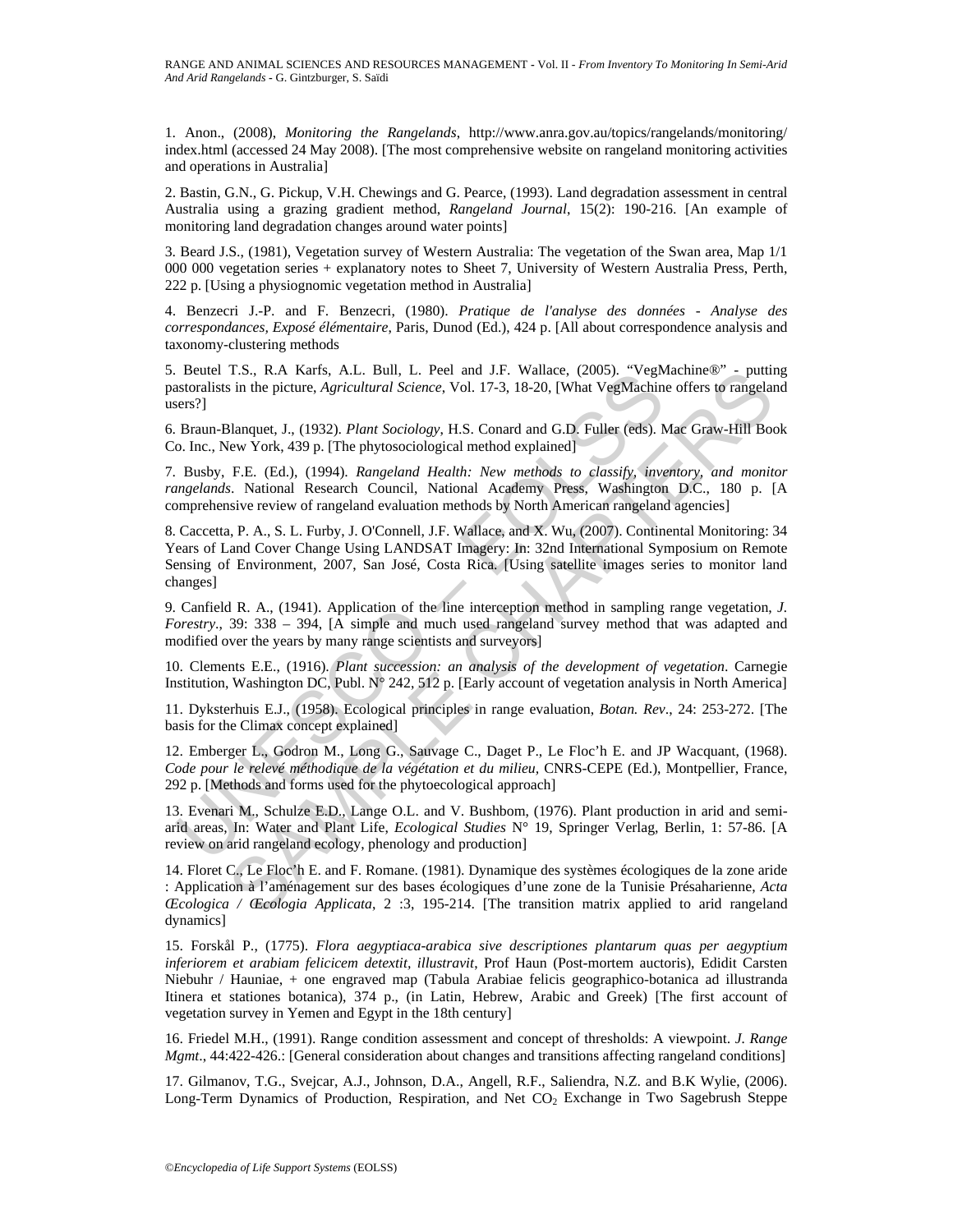Ecosystems, *Rangeland Ecology and Management*, 585-599. [The Bowen ratio method applied to rangeland primary production]

18. Gintzburger G., (1986). Seasonal Variation in above ground annual and perennial phytomass of an arid rangeland in Libya, *J. Range Man*., 39 4:348 53. [An example of biomass and vegetation composition measurements on arid rangeland]

19. Gintzburger, G., T. L. Nordblom and A. E. Osman, (1997). Agro-pastoral systems feed calendars and feed resources in Arab countries of the Mediterranean region. In: *Improvements of crop-livestock integration systems in dry areas of West Asia and North Africa*, Haddad N., Tutwiler R. and E. Thomson (Eds), ICARDA, Aleppo, Syria, 24-38. [About rangeland feed resources contribution in the Middle East]

20. Gintzburger G. and H.N. Le Houérou, (2002). Useful plants for Mediterranean climate agriculture and rangeland: Problem and solution for Mediterranean Australia: A review; In: *New Perennial Legumes for sustainable Agriculture*, (S. Bennett, ed.), CLIMA- Univ. of Western Australia Press, pp 15-34. [Using the phytoecological method to select appropriate plant material for specific ecological conditions in range revegetation]

vegetation]<br>
U. Gintzburger G., S. Saïdi and V. Soti, (2005). Rangelands of the Ravnina region in<br>
Turkmenistan: Current condition and utilisation. In "*Desertification and Regener of market reform on Central Asian rangela* orger G. S. Saïdi and V. Soit, (2005). Rangelands of the Ravnina region in the Karakum deservation:<br>
urger G. S. Saïdi and V. Soit, (2005). Rangelands of the Ravnina region in the Karakum deservation:<br>
Urantez reform on Ce 21. Gintzburger G., S. Saïdi and V. Soti, (2005). Rangelands of the Ravnina region in the Karakum desert of Turkmenistan: Current condition and utilisation. In "*Desertification and Regeneration: Modeling the impact of market reform on Central Asian rangeland*" (DARCA Report, 2002, MLURI Aberdeen, UK), CIRAD, Montpellier, France, 122 p. + annexes, graphs and maps. (ISBN 2-9524694-0-7). [Using field surveys and satellite imagery on arid rangelands in Middle Asia]

22. Gounot M., Floret C, Rosseti Ch and D. Shwaar, (1968). Conception générale des travaux de cartographie phytoécologique réalisés par le CNRS en Tunisie Septentrional. *Ann. Serv. Bot. Agron*. Tunisie, 41-1, 142 p. [Phytoecological vegetation mapping in Tunisia]

23. Gounot M., (1969). *Méthode d'étude quantitative de la végétation*, Paris, France, Masson (Ed.), 314 p. [A review of vegetation survey and measurements methods]

24. Greig-Smith P., (1983). *Quantitative Plant Ecology*, (3rd Ed.), Blackwell Scientific Pub., Oxford (UK), 359 p.[A reference in plant ecology methods]

25. Guinochet M., (1973). *Phytosociologie*, 1 map h.t., Masson. Paris, 227 p.[all about the phytosociological methods]

26. Hacker R., D. Beurle and G. Gardiner, (1992). Monitoring Western Australia's rangelands, In: *Rangeland Management in Western Australia*, Miscellaneous publications 8/92, Agdex 320/10, Dept. of Agriculture, Perth, Western Australia, 15-20. [The basis for rangeland monitoring in Western Australia]

27. Hamilton J.S., Chilcott C.R. and D.B. Savage, (2008). Contemporary livestock carrying capacities for pastoral properties in Northern Australia: a methodology for integrating objective data on pasture growth and condition. *Australian Journal of Experimental Agriculture*, 48, 735–740. [A new approach for objectively calculating short-term livestock carrying capacities of pastoral properties by integrating remotely sensed ground cover assessments]

28. Heady H.F., (1975). *Rangeland Management*, McGraw-Hill Edn, Series in Forest Resources, 500 p.[A reference in range management and related issues for North America]

29. Holm A. McR, P. Curry and J.F. Wallace, (1984). Observer differences in transect counts, cover estimates and plant size measurements on range monitoring sites in an arid shrubland, *Aust. Rangeland J*., 6:98-102.[About subjective and objective rangeland assessments]

30. Holm A. McR., Burnside D.G. and A.A. Mitchell, (1987). The development of a system for monitoring trends in range conditions in the arid shrublands of Western Australia, *Austr. Rangeland J*., 9(1): 14-20. [The foundation of ground-based monitoring system in Western Australia]

31. Huxman T.E, Smith M.D., Fay P.A., Knapp A.K., Shaw M.R., Loik M.E., Smith S.D., Tissue D.T., Zak J.C., Weltzin J.F., Pockman W.T., Sala O.E., Haddad B.M., Harte J., Koch G.W., Schwinning S., Small E.E. and D.G. Williams, (2004); Convergence across biomes to a common rain-use efficiency, *Nature*, 429: 651-654. [Extending RUE across biomes of the world]

32. Karfs R.A., C., Daly, T.S. Beutel, L. Peel and J.F Wallace, (2004). VEGMACHINE® – Delivering monitoring information to northern Australia's pastoral industry, The 12th Australasian Remote Sensing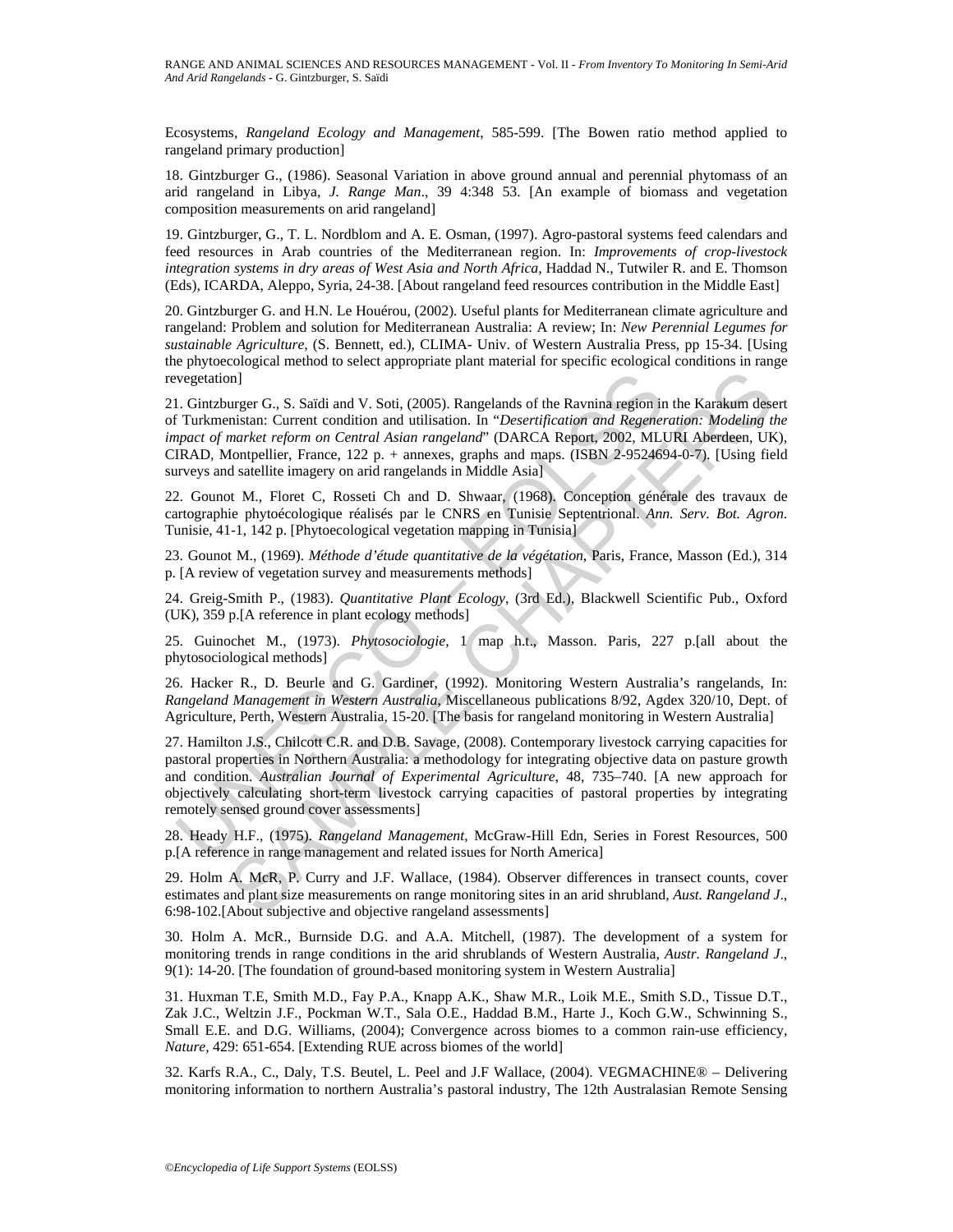and Photogrammetry Conference Proceedings, Fremantle, Western Australia, 18-22 October 2004. (http://www.blm.gov/nstc/library/pdf/1734-6rev05.pdf , accessed 3 April 2008). [The VegMachine monitoring system explained]

33. Lamar-Smith E., (1988). *Successional concepts in relation to range condition assessments, In: Vegetation sciences application for rangeland analysis and management*, Kluwer Academic Publishers, Dortdrecht, 113-133 [A review and critics of range assessment in North America]

34. Le Houérou H.N., (1960), Contribution à l'étude des sols du Sud-Tunisien. *Annales Agronomiques*  (Paris), 11 (3): 241-308. [A complete soil study valid for of semi-arid and arid Mediterranean regions]

35. Le Houérou H.N, (1969). La végétation de la Tunisie steppique (avec référence aux végétations analogues de l'Algérie, de la Libye et du Maroc). Thèse Doctorat es-Sciences d'Etat, Annales de l'Institut National de la Recherche Agronomique de Tunisie (Inrat), 42 (5) : 1-620, 1 carte couleur 1/500.000 ème (128.000 km²), 2 Feuilles, 40 Photos, 28 Figures, 46 Tableaux. [The phytoecological method applied on North African rangelands]

36. Le Houérou H.N., (1984). Rain Use Efficiency: a unifying concept in arid-land ecology. *Journal of Arid Environments*, 7, 213-47. [A potential useful indicator of range desertification]

37. Le Houérou H.N, (2005). *The Isoclimatic Mediterranean Biomes: Bioclimatology, Diversity and Phytogeography*. 2 Vols., 765 pp, 103, Tables, 180 Figures. Copymania, Montpellier. [A comprehensive review of Mediterranean ecology and biomes]

38. Maire R., (1925). Carte phytogéographiques de l'Algérie et de la Tunisie (avec notice), Dir. Agric. Commerce et Colonisation, Alger, Algérie, 78 P. + 1 carte. [One of the first vegetation survey and mapping in North Africa]

39. Nechaeava, N.T., (1985). *Improvement of Desert Ranges in Soviet Middle and Central Asia*, N.T. Nechaeva (Ed.), Harwood Academic Publisher, 327 p. [Range rehabilitation and management in Middle Asia based on ecological information]

40. Nordblom, T.L. and F. Shomo, (1993). West Asia and North Africa: Past, present and future, 1(5): 15- 30. *Options Méditerranéennes*, CIHEAM, Montpellier (France). [A review of food and feed resources in the countries of the Mediterranean regions]

41. Pellant M., Pyke D.A., J.E. Herrick, and P. Shaver, (2005). Interpreting indicators of range health, USDOI – BLM, Denver, Colorado, Tech. Ref. 1734-6, 136 p., http://www.blm.gov/nstc/library/pdf/1734- 6rev05.pdf (last accessed 23 May 2008). [About Range condition indicators in North America]

5. Le Houérou H.N., (1984). Rain Use Efficiency: a unifying concept in arid-land<br>
id Environments, 7, 213-47. [A potential useful indicator of range desertification]<br>
7. Le Houérou H.N, (2005). *The Isoclimatic Mediterrane* uérou H.N., (1984). Rain Use Efficiency: a unifying concept in and-land ecology. Journal comments, 7, 213-47. [A potential useful indicator of range desertification]<br>
moments, 7, 213-47. [A potential useful indicator of ra 42. Pickup G., G.N. Bastin and V.H. Chewings, (1998). Identifying trends in land degradation in nonequilibrium rangelands, *J. of Applied ecology*, 35:365-377. [Using satellite imagery in range degradation assessment]

43. Pittroff W., Mardonov B, Gintzburger G. and E. Laca, (2003). Cover, density and Biomass in an Artemisia community in Uzbekistan, In: Proceedings of the International Rangeland Congress, Durban, July 2003, 760-763. [Rangeland measurements in a common plant community in Middle Asia]

44. Ponyatovskaya V.M., (1960). On two trends in Phytocoenology, *Vegetatio*, 10, 5-6:373-385 http://www.springerlink.com/content/g407660355127h73/fulltext.pdf, (Accessed 22 April 2008). [Discussion on finite "plant associations" or "vegetation continuum"]

45. Pringle H.J.R., I.W. Watson and K.L. Tinley, (2006), Rangeland improvement or ongoing degradation - reconciling apparent contradictions from the arid rangelands of Western Australia, *Landscape Ecology*, 21:1267-1279. [Questioning the value of site specific range condition and scaling up results to larger areas]

46. Rachkovskaya E.I., Volkova E.A., and V.N. Khramtsov (Eds.), (2003). *Botanical geography of Kazakhstan and Middle Asia (Desert region)*, Komarov Institute of Botany, Russian Academy of Sciences, St-Petersburg, (Russia), 424 p., (In Russian and English).[Vegetation survey and range ecology in Middle Asia]

47. Ren J. Z., Z. Z. Hu, J. Zhao, D. G. Zhang, F. J. Hou, H. L. Lin and X. D. Mu, (2008). A grassland classification system and its application in China, *The Rangeland Journal*, 30, 199–209. [A pasture and rangeland ecological classification in China]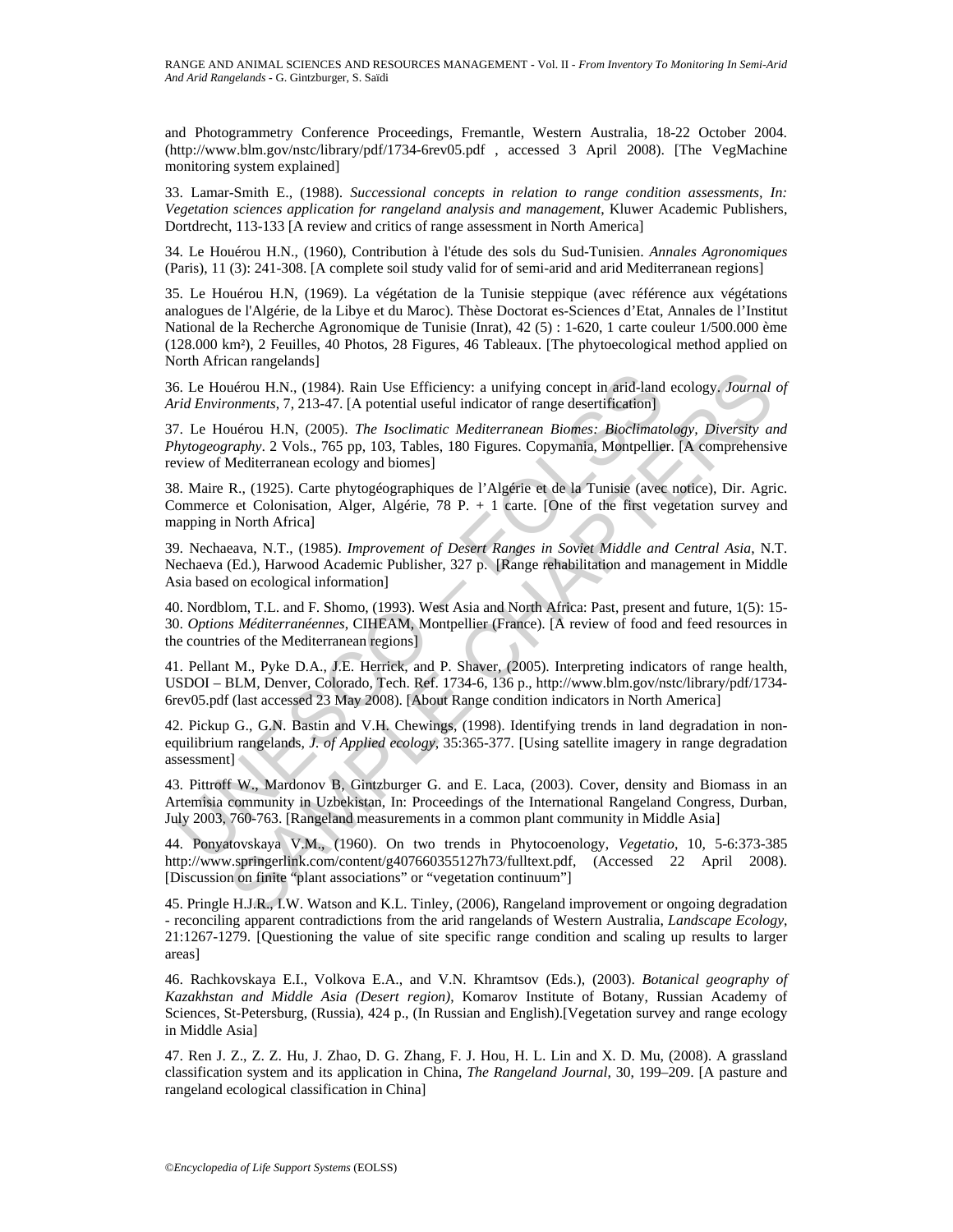48. Scarth, P., Byrne, M., Danaher, T., Henry, B., Hassett, R., Carter, J. and P. Timmers, (2006). State of the paddock: monitoring condition and trend in groundcover across Queensland. In: Proc. of the 13th Australasian Remote Sensing Conference, November 2006, Canberra. 11p. [Using the ground cover index to monitor rangeland trends]

49. Specht R.L. and A. Specht, (1999). *Australian plant communities: Dynamic of structure, growth and biodiversity*, Oxford University Press, Melbourne, 492 p. [Characterizing plant communities in Australia

50. Thalen D.C.P., (1979). *Ecology and utilization of desert shrub rangeland in Iraq*, Junk, Publisher, The Hague, 428 p. [A comprehensive arid rangeland surveys in Iraq with useful reference to others parts of the Middle East]

51. Tiedemann J.A. and and C. Terwilliger Jr., (1979). Phyto-edaphic classification for rangeland inventory and management, In: Abstract, 32nd annual meeting for Society for Range Management. [Attempting a phytoecological approach on North American rangelands]

52. Tongway D.J., (2008). EFA – Ecosystem Function Analysis, http://www.cse.csiro.au/research/efa/index.htm (accessed 4 April 2008). [The method based on Ecosystem Function Analysis to characterize Australian range condition]

53. U.S. Department of Agriculture (USDA) / Natural Resources Conservation Service, (1997). National range and pasture handbook. Washington, DC. U.S. Department of Agriculture, http://www.blm.gov/nstc/library/pdf/1734-6rev05.pdf (accessed 3 April 2008). [Range survey and monitoring methods in North America]

54. Van Vreeswyck A.M.E., Payne A.L., Leighton K.A. and P. Hennig, (2004). An inventory and condition survey of the Pilbara region, Western Australia, Dept. of Agriculture, South Perth, Australia, Bulletin N° 92, 424 p + 2 maps (1:500 000 - Land systems of the Pilbara rangeland survey). [An example of current rangeland survey and mapping method in Australia]

2.<br>
In formal D.J., (2008). EPA<br>
Environmental D.J., (2008). ETA – EOSystem Innuction Analysis to characterize Australian range condition]<br>
IThe cosystem Function Analysis to characterize Australian range condition]<br>
IThe 55. Wallace J. F., A. McR. Holm, P. E. Novelly and N.A. Campbell N. A., (1994). Assessment and monitoring of rangeland vegetation composition using multi-temporal LANDSAT data, In: Proceedings7th Australian Remote Sensing Conference, Melbourne, RSPAA, Melbourne, 1102–1109. [Starting using satellite imagery to monitor Australian rangelands]

56. Wallace J., G. Behn and S. Furby, (2006). Vegetation condition assessment and monitoring from sequences of satellite imagery, *Ecological Management and Restoration*, 7:31-36. [The basics on vegetation monitoring using sequences of satellite imagery in Australia]

57. Watson I and P. Novelly, (2004). Making biodiversity monitoring systems sustainable: design issues for large-scale monitoring systems, *Austral. Ecology*, 29:16-30: Consideration about establishing a sustainable rangeland ground-based monitoring system]

58. Watson I. W., P. E. Novelly and P. W. E. Thomas, (2007). Monitoring changes in pastoral rangelands – the Western Australian Rangeland Monitoring System (WARMS), *The Rangeland Journal*, 29, 191– 205. [A review of the Australian WARMS ground-based rangeland monitoring system and results]

mgway DJ., (2008). EFA - Leonystem - Function Analysis occurs are the and based concercive facilities the Function Analysis to characterize Australian range condition [10508]. The method based c Function Analysis to charac 59. Werger M.J.A., (1977); Applicability of the Zurich-Montpellier methods in African tropical and subtropical rangelands, In: W; Krause (Ed), Application of vegetation sciences to grassland Husbandry, Dr. W. Junk, The Hague, Netherland, *Handbook Vegetation Science*, 13:125-145. [Using the phytoecological method on South African rangelands]

60. Wilson A.D., Tongway D.J., R.D. Graetz and M.D. Young, (1984). Range Inventory and Monitoring, In: Management of Australia's Rangelands, Harrington G.N., A.D. Wilson and M.D. Young (Eds), CSIRO / Div. of Wildlife and Rangeland Research, Melbourne, 113-127. [Reviewing the early stage of range inventory and monitoring in Australia]

61. Wilson A.D., (1986). The monitoring of changes in range conditions: a multivariate site potential approach, In: Joss P., Winch P. and O. Williams (Eds.), Rangelands: a resource under siege, Proceedings IInd Int. Rangeland Cong., Australian Academy of Sciences, Canberra, 517-521. [A statistical approach to classify range sites surveyed in Australia]

62. Wilson A.D., Hodgkinson K.C. and J.C. Noble, (1988). Vegetation attributes and their application to the management of Australian rangelands, In: *Vegetation sciences application for rangeland analysis and management*, Kluwer Academic Publishers, Dortdrecht, 253-294. [Improving rangeland survey and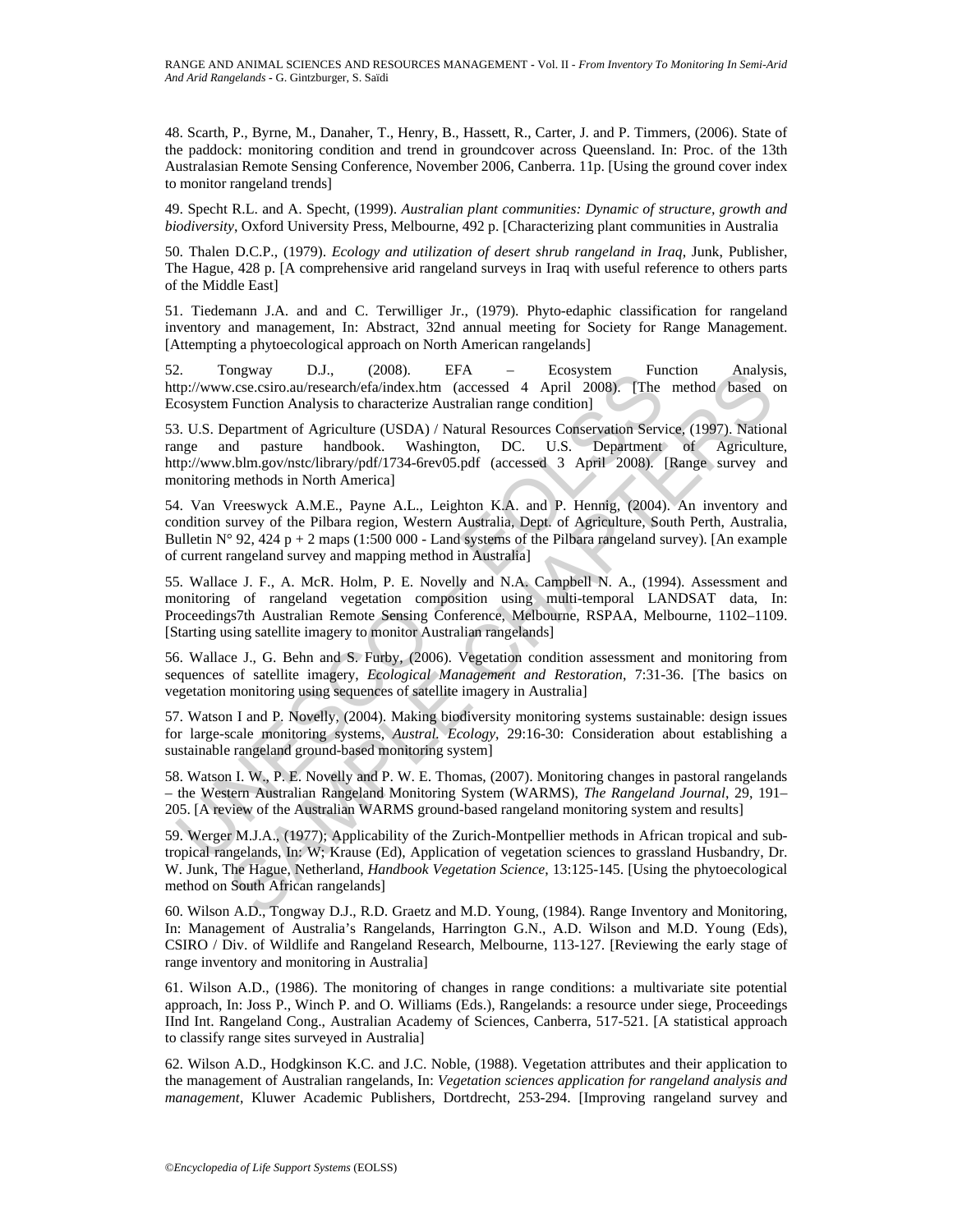monitoring in Australia]

63. WWF-Australia, (2005). Review of the Northern Territory Pastoral Land Act 1992, http://www.nt.gov.au/nreta/natres/rangeland/review/pdf/publicsubmissions/wwf.pdf, 23 p., (accessed 14 April 2008). [Consideration and critics of the current rangeland surveys in Australia ]

64. Wylie, B.K., T.G. Gilmanov, D.A. Johnson, N.Z. Saliendra, K. Akshalov, L.L. Tieszen, B.C. Reed and E. Laca. (2004). Intra-seasonal mapping of  $CO<sub>2</sub>$  flux in rangelands of northern Kazakhstan at onekilometer resolution. *Environ. Manage.*, 33: 482-491. [The Bowen ration method used in Middle Asia and mapping its results]

#### **Biographical Sketches**

**Gus Gintzburger,** born 1945, La Goulette (Tunisia)

Range ecologist / Range management (Mediterranean regions and Central Asia),

- **-** MSc (Botany, Plant physiology, Biochemistry, Microbiology, Geomorphology), Strasbourg, France, 1970,
- **-** Range ecologist (Algerian Steppe and High-Plateau country), Algerian National Agronomic Research Institute, Algeria (1970-71),
- **-** Research assistant, Thèse de 3ème Cycle (PhD, Plant Biology Pasture modeling), Botanical Institute, Strasbourg, France (1972-1975),
- **-** Range ecologist FAO of the UN, Libyan Agricultural Research Centre, Tripoli Libya (1975- 1980),
- **-** Senior Scientist / Libyan Medic Evaluation Program, Dept. Agriculture, Perth, Australia (1980 1985),
- MSC (Botany, Plant physiology, Biochemistry, Microbiology, Geomorphology),<br>
1970,<br>
Range ecologist (Algerian Steppe and High-Plateau country), Algerian Nesearch Institute, Algeria (1970-71),<br>
Research Institute, Algeria (1 **-** Holder of an International Patent (Australia N° 577457-1989, Spain N° 551912-1987): A simple single disc pitting and seeding machine for rangeland revegetation operation (Camel Pitter<sup>®</sup> – Kimseed Pty Ltd.)
- **-** Senior Scientist, Etudes Comparées des Systèmes Agraires, Institut National de la Recherche Agronomique INRA, Montpellier France (1985-1992),
- **-** Program Leader, Pasture, Forage and Livestock Program, ICARDA, Aleppo Syria, (1992-1997),
- **-** Senior Scientist– Range Projects, Natural Resource Management Program, ICARDA, Aleppo Syria, (1997-1999),
- **-** Research Director, INRA and CIRAD/emvt (Animal Production and Veterinary Medicine Department - Range and Wildlife program), Montpellier – France (1999-2005)
- **-** International consultant, Range ecology and management
- or Kung-management reneutrieur reneutrieur reneutrieur, Microbiology, Geomorphology), Strasbourg, France<br>
ecologist (Algerian Stepe and High-Plateau country), Algerian National Agronom<br>
reneutrieur, Algerian Stepe and High Chevalier de l'Ordre National du Mérite Agricole (France, 1991), Scientific Secretary IV<sup>th</sup> IRC Montpellier, April 1991, Member of Continuing Committee International Rangelands Congress (1991- 2003).

Author of 160 scientific articles, technical papers, book chapters, 3 books on arid land ecology / management, and one international patent on a range revegetation seeding machine;

Currently consultant in Range Ecology / Management; Long term professional assignments and field experience in France, Morocco, Algeria, Tunisia, Libya, Egypt, Lebanon, Jordan, Syria, Iraq, Turkey, North-West Pakistan, Kazakhstan, Turkmenistan, Uzbekistan, Northern China, and West Australia.

**Slim Saïdi,** born 1967, Guelma (Algeria)

Range ecologist / GIS and Remote Sensing expert

**-** PhD - Ecology and Population Biology, CIRAD and CEPE, 1997: Centre International de la Recherche Agronomique pour le Développement and Centre d'Etudes Phytosociologiques et Ecologiques - Louis Emberger, Montpellier, France,